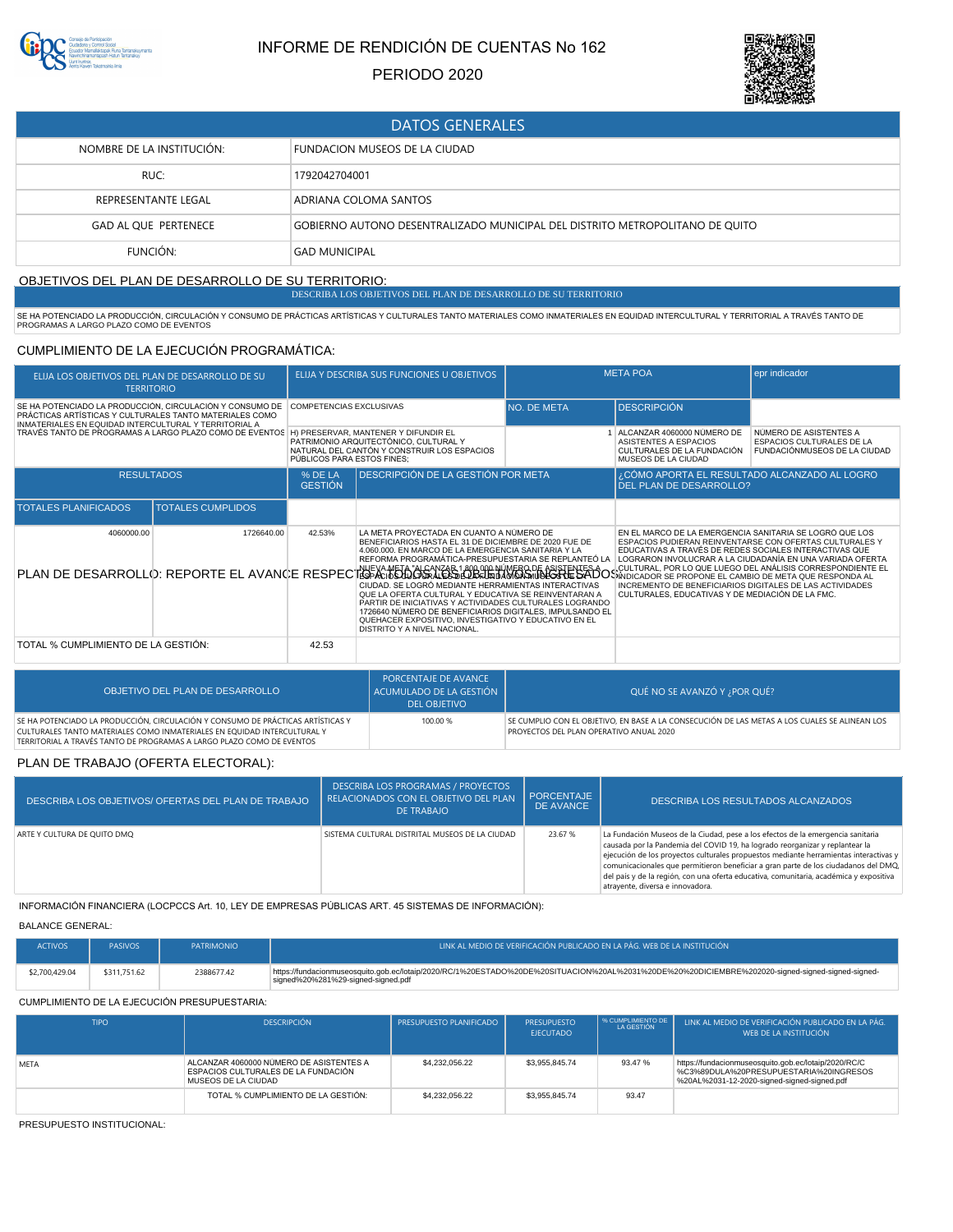| TOTAL DE PRESUPUESTO INSTITUCIONAL<br><b>CODIFICADO</b> | <b>GASTO CORRIENTE PLANIFICADO</b> | <b>GASTO CORRIENTE EJECUTADO</b> | <b>GASTO DE INVERSIÓN</b><br><b>PLANIFICADO</b> | <b>GASTO DE INVERSIÓN</b><br><b>EJECUTADO</b> | % EJECUCIÓN<br><b>PRESUPUESTARIA</b> |
|---------------------------------------------------------|------------------------------------|----------------------------------|-------------------------------------------------|-----------------------------------------------|--------------------------------------|
| \$4,232,056.22                                          | \$0.00                             | \$0.00                           | \$4,232,056.22                                  | \$3,955,845.74                                | 93.47%                               |

## CUMPLIMIENTO DE OBLIGACIONES (LOCPCCS Art. 10 NUMERAL 7):

| <b>LABORALES</b> | <b>TRIBUTARIAS</b> | LINK AL MEDIO DE VERIFICACIÓN PUBLICADO EN LA PÁG. WEB DE LA INSTITUCIÓN                                                                      |                                                                   |  |  |
|------------------|--------------------|-----------------------------------------------------------------------------------------------------------------------------------------------|-------------------------------------------------------------------|--|--|
|                  |                    | https://fundacionmuseosquito.gob.ec/lotaip/2020/RC/Certificado Cumplimiento Tributario FMC.pdf<br>CUMPLIMIENTO DE OBLIGACIONES PATRONALES.pdf | https://fundacionmuseosquito.gob.ec/lotaip/2020/RC/CERTIFICADO DE |  |  |

# IMPLEMENTACIÓN DE POLÍTICAS PÚBLICAS PARA LA IGUALDAD:

| IMPLEMENTACIÓN DE POLÍTICAS<br>PÚBLICAS PARA LA IGUALDAD  | <b>PONGA SI</b><br>O NO | DESCRIBA LA POLÍTICA IMPLEMENTADA                                                                                                                                                                                                                                                                                                                                                                                                                                                                                                                                                                                                                                                                                                                                                                                                                                                                                                                                                                                                                                                                                                                                    | DETALLE PRINCIPALES RESULTADOS<br><b>OBTENIDOS</b>                                                                                                                                                                                                                                                                                                                                                                                                                                                                                                                                                                                                                                                                                                                                                                                                                                                                                                                                                   | EXPLIQUE COMÓ APORTAR EL RESULTADO AL<br><b>CUMPLIMIENTO DE LAS AGENDAS DE IGUALDAD</b>                                                                                                                                                                                                                                                                                                                                                                                                                                                                                                                                                                                                                                                                                                                                                                                                                                                                                                                                                                                                                                                                                                                                                                                                                                                                                                                                                                                                                                                                                                                                                                                                                                                                                                                                                                                                                                                                                                                                             |
|-----------------------------------------------------------|-------------------------|----------------------------------------------------------------------------------------------------------------------------------------------------------------------------------------------------------------------------------------------------------------------------------------------------------------------------------------------------------------------------------------------------------------------------------------------------------------------------------------------------------------------------------------------------------------------------------------------------------------------------------------------------------------------------------------------------------------------------------------------------------------------------------------------------------------------------------------------------------------------------------------------------------------------------------------------------------------------------------------------------------------------------------------------------------------------------------------------------------------------------------------------------------------------|------------------------------------------------------------------------------------------------------------------------------------------------------------------------------------------------------------------------------------------------------------------------------------------------------------------------------------------------------------------------------------------------------------------------------------------------------------------------------------------------------------------------------------------------------------------------------------------------------------------------------------------------------------------------------------------------------------------------------------------------------------------------------------------------------------------------------------------------------------------------------------------------------------------------------------------------------------------------------------------------------|-------------------------------------------------------------------------------------------------------------------------------------------------------------------------------------------------------------------------------------------------------------------------------------------------------------------------------------------------------------------------------------------------------------------------------------------------------------------------------------------------------------------------------------------------------------------------------------------------------------------------------------------------------------------------------------------------------------------------------------------------------------------------------------------------------------------------------------------------------------------------------------------------------------------------------------------------------------------------------------------------------------------------------------------------------------------------------------------------------------------------------------------------------------------------------------------------------------------------------------------------------------------------------------------------------------------------------------------------------------------------------------------------------------------------------------------------------------------------------------------------------------------------------------------------------------------------------------------------------------------------------------------------------------------------------------------------------------------------------------------------------------------------------------------------------------------------------------------------------------------------------------------------------------------------------------------------------------------------------------------------------------------------------------|
| IMPLEMENTACIÓN DE POLÍTICAS<br>PÚBLICAS DE DISCAPACIDADES | <b>SI</b>               | FOMENTAR LA INCLUSIÓN LABORAL Y EL<br>EMPRENDIMIENTO PARA DAR CUMPLIMIENTO<br>PROGRESIVO DEL PORCENTAJE DE INSERCIÓN<br>LABORAL DE PERSONAS CON DISCAPACIDAD<br>(ACCIÓN AFIRMATIVA- LEY ORGÁNICA)<br>•ORDENANZA 051 DISCAPACIDADES.<br>ORD. 124 DISCAPACIDADES REFORMA<br>*ARTICULACIÓN INTRAMUNICIPAL PARA EL<br>CUMPLIMIENTO DE LA NORMATIVA DE<br>ACCESIBILIDAD UNIVERSAL (PROGRESIVO),<br>PROMOVIENDO EL ACCESO Y EL DIFRUTE DEL<br>TURISMO, DE LA CULTURA, EL ARTE, DEPORTE Y<br>RECREACIÓN A LAS PERSONAS CON<br>DISCAPACIDAD. * IMPLEMENTAR MECANISMOS<br>DE INCLUSIÓN CULTURAL QUE CONTEMPLEN<br>GRUPOS DE ATENCIÓN PRORITARIA, EN<br>SITUACIÓN DE VULNERABILIDAD Y/O RIESGO.<br>*IMPULSAR EL DERECHO A LA FORMACIÓN<br>CULTURAL MEDIANTE PROCESOS FORMALES E<br><b>INFORMALES.</b>                                                                                                                                                                                                                                                                                                                                                                          | "LA FUNDACIÓN MUSEOS DE LA CIUDAD<br>RECIBE VISITAS DE PERSONAS CON<br>DISCAPACIDAD EN SUS ESPACIOS<br>CULTURALES, PARA QUIENES SE HAN<br>GESTIONADO LAS ADAPTACIONES FÍSICAS<br>REQUERIDAS. SE HAN ELIMINADO BARRERAS<br>FÍSICAS QUE HAN IMPEDIDO EL ACCESO Y<br>USO DE ESPACIOS PÚBLICOS. ASISTENCIA Y<br>PARTICIPACIÓN DE PERSONAS CON<br>DISCAPACIDAD A LAS<br>ACTIVIDADES CULTURALES DESARROLLADAS<br>POR LOS ESPACIOS CULTURALES<br>ADMINISTRADOS POR LA FUNDACIÓN<br>MUSEOS DE LA CIUDAD. SE HA PROMOVIDO<br>LA PARTICIPACIÓN ACTIVA DE<br>PERSONAS CON DISCAPACIDAD EN<br>ACTIVIDADES CULTURALES. ELABORACIÓN<br>DEL PROYECTO DE MEDIDAS DE<br>ACCESIBILIDAD COGNITIVA ORIENTADAS<br>PARA DISCAPACIDAD INTELECTUAL EN LE<br>MUSEO, SE HACEN GESTIONES PARA<br>LEVANTAR FONDOS PARA SU<br>IMPLEMENTACIÓN. ELABORACIÓN DE UN<br>PROYECTO DE INVESTIGACIÓN<br>COLABORATIVO CON LA FACULTAD DE ARTES<br>DE LA UNIVERSIDAD CENTRAL, SOBRE LA<br>EDUCACIÓN SUPERIOR EN ARTES Y<br>DISCAPACIDADES". | CONTRIBUYE EN LOS SIGUIENTES PUNTOS DE LA<br>AGENDA NACIONAL PARA LA IGUALDAD DE<br>DISCAPACIDADES: EJE TRABAJO BUSCA GARANTIZAR<br>EL DERECHO DE LAS PERSONAS CON DISCAPACIDAD<br>A TRABAJAR EN IGUALDAD DE CONDICIONES QUE<br>LOS DEMÁS, EN ENTORNOS LABORALES INCLUSIVOS<br>Y ACCESIBLES; ASÍ COMO FOMENTAR EL<br>AUTOEMPLEO COMO ESTRATEGIA VÁLIDA DE<br>SOSTENIMIENTO PARA SU VIDA PERSONAL Y<br>FAMILIAR. OBJETIVOS ESPECÍFICOS: 1. FOMENTAR LA<br>INCLUSIÓN LABORAL DE LAS PERSONAS CON<br>DISCAPACIDAD. 2. IMPULSAR EL EMPRENDIMIENTO<br>EN LAS PERSONAS CON DISCAPACIDAD. EJE<br>ACCESIBILIDAD, MOVILIDAD Y VIVIENDA RECONOCE<br>LA ELIMINACIÓN DE LAS BARRERAS EN EL ENTORNO<br>CONSTRUIDO, EN EL MEDIO FÍSICO Y EN EL<br>TRANSPORTE, CON LA FINALIDAD DE QUE LAS<br>PERSONAS CON DISCAPACIDAD PUEDAN VIVIR Y<br>DESARROLLARSE CON LA MAYOR AUTONOMÍA<br>POSIBLE. ADICIONALMENTE, BUSCA FORTALECER EL<br>ACCESO DE LAS PERSONAS CON DISCAPACIDAD A LA<br>VIVIENDA DIGNA Y ACCESIBLE, ASÍ COMO FOMENTAR<br>ENTORNOS COMUNITARIOS INCLUSIVOS,<br>SOLIDARIOS Y AMIGABLES, OBJETIVOS 1, IMPULSAR<br>EL DISEÑO UNIVERSAL Y LA ACCESIBILIDAD AL MEDIO<br>FÍSICO EN LA INFRAESTRUCTURA PÚBLICA Y PRIVADA<br>CON ACCESO PÚBLICO EJE: TURISMO ACCESIBLE,<br>ARTE, CULTURA Y DEPORTE PROMUEVE EL ACCESO Y<br>DISFRUTE DEL TURISMO, DE LA CULTURA, DEL ARTE,<br>DEL DEPORTE Y LA RECREACIÓN EN LAS PERSONAS<br>CON DISCAPACIDAD, EN SUS FAMILIAS Y EN LA<br>COMUNIDAD. OBJETIVOS ESPECÍFICOS 2. FOMENTAR<br>EL ARTE Y LA CULTURA PARA PERSONAS CON<br>DISCAPACIDAD CONTRIBUYE EN LOS SIGUIENTES<br>PUNTOS DE LA AGENDA NACIONAL PARA LA<br>IGUALDAD DE GÉNERO EJE DEPORTES Y RECREACIÓN<br>POLÍTICA 1: IMPULSAR ESPACIOS DE RECREACIÓN Y<br>DE ENCUENTRO COMÚN QUE PROMUEVAN EL<br>RECONOCIMIENTO, VALORIZACIÓN Y DESARROLLO<br>DE LAS IDENTIDADES DIVERSAS, LA CREATIVIDAD,<br>LIBERTAD ESTÉTICA Y EXPRESIONES INDIVIDUALES Y<br>COLECTIVAS, CON PERTINENCIA DE GÉNERO,<br>ÉTNICO, CULTURALES, DISCAPACIDAD E<br>INTERGENERACIONAL. |
| IMPLEMENTACIÓN DE POLÍTICAS<br>PÚBLICAS DE GÉNERO         | SI                      | *IMPLEMENTAR MECANISMOS DE INCLUSIÓN<br>CULTURAL QUE CONTEMPLEN GRUPOS DE<br>ATENCIÓN PRORITARIA, EN SITUACIÓN DE<br>VULNERABILIDAD Y/O RIESGO. (RESOLUCIÓN<br>A015: DECLARACIÓN DE PRINCIPIOS PARA LA<br>APLICACIÓN A NIVEL LOCAL DE LOS DERECHOS<br>CULTURALES (2015) FORTALECER LAS DIVERSAS<br><b>IDENTIDADES NACIONALES Y AUSPICIAR UNA</b><br>CULTURA DE PAZ MEDIANTE LA<br>TRANSFORMACIÓN DE LA CULTURA, LA<br>COMUNICACIÓN Y ARTE, CON ÉNFASIS EN LA<br>ERRADICACIÓN DEL MACHISMO, EL SEXISMO, LA<br>MISOGINIA, EL RACISMO, LA XENOFOBIA Y LA<br>HOMOFOBIA. (AGENDA NACIONAL DE<br>IGUALDAD). *IMPLEMENTAR MECANISMOS DE<br>INCLUSIÓN CULTURAL QUE CONTEMPLEN<br>GRUPOS DE ATENCIÓN PRIORITARIA, EN<br>SITUACIÓN DE VULNERABILIDAD Y/O RIESGO.<br>(RESOLUCIÓN A015: DECLARACIÓN DE<br>PRINCIPIOS PARA LA APLICACIÓN A NIVEL LOCAL<br>DE LOS DERECHOS CULTURALES (2015)<br>*FORTALECER LAS DIVERSAS IDENTIDADES<br>NACIONALES Y AUSPICIAR UNA CULTURA DE PAZ<br>MEDIANTE LA TRANSFORMACIÓN DE LA<br>CULTURA, LA COMUNICACIÓN Y ARTE, CON<br>ÉNFASIS EN LA ERRADICACIÓN DEL MACHISMO,<br>EL SEXISMO, LA MISOGINIA, EL RACISMO, LA<br>XENOFOBIA Y LA HOMOFOBIA. | SE HAN GENERADO TALLERES SOBRE ARTE<br>CONTEMPORÁNEO Y COMUNIDADES A<br>GRUPO DE ESTUDIOS LGBTI UDLA Y UN<br>TALLER SOBRE ARTE APLICADO AL TRABAJO<br>COMUNITARIO A GRUPO DE VINCULACIÓN<br>CON COMUNIDAD UDLA . SE HAN<br>FOMENTADO PRODUCCIONES ARTÍSTICAS,<br>CULTURALES Y SIMBÓLICAS QUE PROMUEVEN PERSONAS LGBTI EN EL ARTE, LAS LETRAS, LA<br>LA IGUALDAD Y LA NO DISCRIMINACIÓN<br>PARA TODAS LAS PERSONAS.                                                                                                                                                                                                                                                                                                                                                                                                                                                                                                                                                                                   | CONTRIBUYE EN LOS SIGUIENTES PUNTOS DE LA<br>AGENDA NACIONAL PARA LA IGUALDAD DE GÉNERO:<br>EJE LIDERAZGO Y TRANSFORMACIÓN DE PATRONES<br>SOCIO CULTURALES/CULTURA, COMUNICACIÓN Y<br>ARTE POLÍTICA 1. PROPENDER A LA<br>DEMOCRATIZACIÓN DE LA CULTURA A TRAVÉS DEL<br>EJERCICIO DE LOS DERECHOS DE MUJERES Y<br>CIENCIA, LA TECNOLOGÍA, LOS MODOS DE VIDA,<br>COSTUMBRES, TRADICIONES, CREENCIAS, EN<br>IGUALDAD DE CONDICIONES Y SIN DISCRIMINACIÓN.<br>POLÍTICA 2. IMPULSAR UN MARCO NORMATIVO Y<br>ADMINISTRATIVO PARA QUE MUJERES, PERSONAS<br>LGBTI Y COMUNIDADES QUE CUENTEN CON<br>HERRAMIENTAS PARA DESARROLLAR SUS<br>MANIFESTACIONES CULTURALES EN IGUALDAD DE<br>CONDICIONES Y SIN DISCRIMINACIÓN. 3.-<br>FOMENTAR PROCESOS DE TRANSFORMACIÓN DE<br>PATRONES SOCIO CULTURALES A TRAVÉS UNA<br>COMUNICACIÓN INCLUSIVA, PARTICIPATIVA,<br>DEMOCRATIZADORA, CON ÉNFASIS EN LA<br>ERRADICACIÓN DEL MACHISMO, EL SEXISMO, LA<br>MISOGINIA, EL RACISMO, LA XENOFOBIA Y LA<br>HOMOFOBIA.                                                                                                                                                                                                                                                                                                                                                                                                                                                                                                                                                                                                                                                                                                                                                                                                                                                                                                                                                                                                                                       |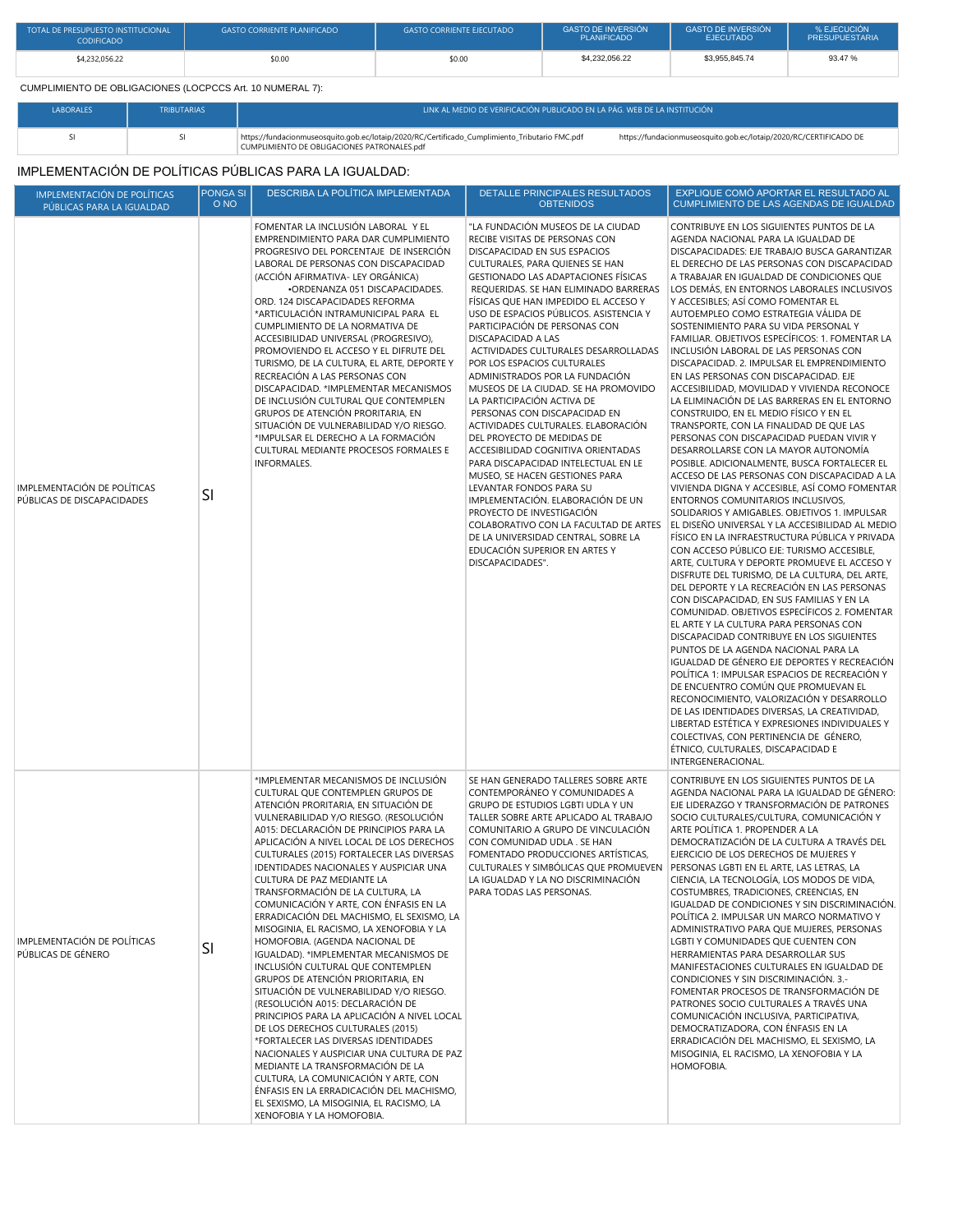| IMPLEMENTACIÓN DE POLÍTICAS<br>PUBLICAS DE MOVILIDAD HUMANA                                                                                                                                                                                                                          | SI | *IMPLEMENTAR MECANISMOS DE INCLUSIÓN<br>CULTURAL QUE CONTEMPLEN GRUPOS DE<br>ATENCIÓN PRIORITARIA, EN SITUACIÓN DE<br>VULNERABILIDAD Y/O RIESGO. (RESOLUCIÓN<br>A015: DECLARACIÓN DE PRINCIPIOS PARA LA<br>APLICACIÓN A NIVEL LOCAL DE LOS DERECHOS<br>CULTURALES (2015).                                                                                                                                                                                                                                                                                                                                                                                                                                                                                                                                                                                                                                                                                                                                                                                                                                                                                                                                                                                                                                            | "EL CENTRO DE ARTE CONTEMPORÁNEO EN<br>COLABORACIÓN CON LA FUNDACIÓN HAN<br>NEFKENS (BARCELONA) PRESENTÓ LA<br>MUESTRA UN VIAJE DE MIL MILLAS, QUE<br>ENTRE LOS TEMAS QUE ABORDÓ, EXPLORÓ<br>LAS PROBLEMÁTICAS RELATIVAS A LOS<br>CONCEPTOS DE MIGRACIÓN Y REFUGIO<br>HUMANO. LA EXHIBICIÓN TUVO UNA<br>DURACIÓN DE 8 MESES<br>HISTORIAS."                                                                                                                                                                                                                                                                                                                                                                                                                                                                                                                                                                                                                                               | EJE CONVIVENCIA INTERCULTURAL POLÍTICA:<br>FOMENTAR PRÁCTICAS DE CONVIVENCIA<br>INTERCULTURAL A TRAVÉS DEL RECONOCIMIENTO Y<br>VALORACIÓN DE LAS DIVERSIDADES QUE<br>CONFLUYEN EN LOS PROCESOS DE MOVILIDAD<br>HUMANA. LINEAMIENTO:. D) PROMOVER LA<br>CONVIVENCIA INTERCULTURAL Y LA INTEGRACIÓN<br>DE PERSONAS EN SITUACIÓN DE MOVILIDAD<br>HUMANA EN LA COMUNIDAD, EN LOS ESPACIOS<br>PÚBLICOS, LABORALES, EDUCATIVOS Y DEPORTIVOS.                                                                                                                                                                                                                                                                                                                                                         |
|--------------------------------------------------------------------------------------------------------------------------------------------------------------------------------------------------------------------------------------------------------------------------------------|----|----------------------------------------------------------------------------------------------------------------------------------------------------------------------------------------------------------------------------------------------------------------------------------------------------------------------------------------------------------------------------------------------------------------------------------------------------------------------------------------------------------------------------------------------------------------------------------------------------------------------------------------------------------------------------------------------------------------------------------------------------------------------------------------------------------------------------------------------------------------------------------------------------------------------------------------------------------------------------------------------------------------------------------------------------------------------------------------------------------------------------------------------------------------------------------------------------------------------------------------------------------------------------------------------------------------------|------------------------------------------------------------------------------------------------------------------------------------------------------------------------------------------------------------------------------------------------------------------------------------------------------------------------------------------------------------------------------------------------------------------------------------------------------------------------------------------------------------------------------------------------------------------------------------------------------------------------------------------------------------------------------------------------------------------------------------------------------------------------------------------------------------------------------------------------------------------------------------------------------------------------------------------------------------------------------------------|------------------------------------------------------------------------------------------------------------------------------------------------------------------------------------------------------------------------------------------------------------------------------------------------------------------------------------------------------------------------------------------------------------------------------------------------------------------------------------------------------------------------------------------------------------------------------------------------------------------------------------------------------------------------------------------------------------------------------------------------------------------------------------------------|
| IMPLEMENTACIÓN DE POLÍTICAS<br>PÚBLICAS GENERACIONALES                                                                                                                                                                                                                               | SI | *IMPLEMENTAR MECANISMOS DE INCLUSIÓN<br>CULTURAL QUE CONTEMPLEN GRUPOS DE<br>ATENCIÓN PRORITARIA. EN SITUACIÓN DE<br>VULNERABILIDAD Y/O RIESGO. * HACER EFECTIVO<br>EL DERECHO DE TODA PERSONA AL ACCESO Y<br>PARTICIPACIÓN EN LA VIDA CULTURAL DE LA<br>CIUDAD MEDIANTE LA CONSTRUCCIÓN DE<br>PROCESOS Y PROGRAMAS PARTICIPATIVOS QUE<br>REFLEJEN LA DIVERSIDAD, LA<br>INTERCULTURALIDAD Y MUESTREN EQUILIBRIO<br>TERRITORIAL EN LA OFERTA CULTURAL.<br>*IMPULSAR EL DERECHO A LA FORMACIÓN<br>CULTURAL MEDIANTE PROCESOS FORMALES E<br>INFORMALES. * PROPICIAR EL DIÁLOGO<br>INTERCULTURAL. (RESOLUCIÓN A015:<br>DECLARACIÓN DE PRINCIPIOS PARA LA<br>APLICACIÓN A NIVEL LOCAL DE LOS DERECHOS<br>CULTURALES (2015).                                                                                                                                                                                                                                                                                                                                                                                                                                                                                                                                                                                               | PARTICIPACIÓN DE NIÑAS,<br>NIÑOS, ADOLESCENTES, JÓVENES Y PERSONAS<br>ADULTAS MAYORES EN LA APROPIACIÓN DE<br>LOS ESPACIOS CULTURALES DE LA<br>FUNDACIÓN MUSEOS DE LA CIUDAD.<br>CAPACITACIONES TEÓRICA CON LA<br>POBLACIÓN DE ATENCIÓN PRIORITARIA,<br>ADOLESCENTES MUJERES, QUIENES SON<br>PARTE DE LA COMUNIDAD DEL SECTOR, EN<br>TEMAS RELACIONADOS A LA AGRICULTURA<br>URBANA COMO PARTE DEL PROYECTO<br>FOTOSÍNTESIS URBANA.SESIONES DE<br>TRABAJO CON GRUPO 60 Y PIQUITO SAN<br>JUAN BALCÓN QUITEÑO.ESPACIOS DE<br>ENCUENTRO, DIÁLOGO E INTERCAMBIO DE<br>SABERES SOBRE LA AGRICULTURA URBANA<br>ENTRE EL GRUPO DE ADULTAS MAYOR DEL<br>CEAM TOCTIUCO Y EL MUSEO.YAKU VA A LAS<br>AULAS, PROGRAMA EDUCATIVO VIRTUAL<br>PARA NIÑOS Y NIÑAS DE ESCUELAS Y<br>COLEGIOS.RECORRIDOS PRESENCIALES CON<br>ACTIVIDADES ARTISTICAS A NIÑOS, NIÑAS<br>JÓVENES Y ADULTOS SOBRE LAS<br>EXPOSICIONES DEL YAKU PARQUE MUSEO DEL<br>AGUA SOBRE LA HISTORIA DEL AGUA Y EL<br>CONSUMO RESPONSABLE. | CONTRIBUYE EN LOS SIGUIENTES PUNTOS DE LA<br>AGENDA NACIONAL PARA LA IGUALDAD<br>INTERGENERACIONAL POLÍTICA: PROMOVER<br>ESPACIOS PÚBLICOS ADECUADOS, INCLUYENTES Y DE<br>CALIDAD PARA LAS PERSONAS ADULTAS MAYORES.<br>CONTRIBUYE EN LOS SIGUIENTES PUNTOS DE LA<br>AGENDA NACIONAL PARA LA IGUALDAD DE GÉNERO<br>EJE DEPORTES Y RECREACIÓN POLÍTICA 1: IMPULSAR<br>ESPACIOS DE RECREACIÓN Y DE ENCUENTRO<br>COMÚN QUE PROMUEVAN EL RECONOCIMIENTO,<br>VALORIZACIÓN Y DESARROLLO DE LAS IDENTIDADES<br>DIVERSAS, LA CREATIVIDAD, LIBERTAD ESTÉTICA Y<br>EXPRESIONES INDIVIDUALES Y COLECTIVAS, CON<br>PERTINENCIA DE GÉNERO, ÉTNICO, CULTURALES,<br>DISCAPACIDAD E INTERGENERACIONAL.                                                                                                         |
| ATENCIÓN<br>Y/O<br>RIESGO.<br>CULTURAL<br><b>PRODUCCIONES</b><br>PRIORITARIA, EN<br>Α<br>DE<br>DE<br>IMPLEMENTACIÓN DE POLÍTICAS<br>SI<br>PÚBLICAS INTERCULTURALES<br>CONOCIMIENTOS,<br>ÉNFASIS<br>INTERCULTURAL.<br><b>PRINCIPIOS</b><br>PERSONA<br>CULTURAL<br>INTERCULTURALIDAD Y |    | "IMPLEMENTAR MECANISMOS DE INCLUSIÓN<br>CULTURAL QUE CONTEMPLEN GRUPOS DE<br>PRORITARIA, EN SITUACIÓN DE VULNERABILIDAD<br>*IMPULSAR EL DERECHO A LA FORMACIÓN<br>MEDIANTE PROCESOS FORMALES E INFORMALES. CULTURALES EN ESPACIOS PÚBLICOS Y<br>*DAR UNA CONSIDERACIÓN EXPRESA EN LAS<br>ACTIVIDADES CULTURALES A LAS<br>LOCALES DE GRUPOS DE ATENCIÓN<br>ESPECIAL A LAS NACIONALIDADES INDÍGENAS Y<br>PUEBLOS AFRODESCENDIENTES.<br>* FOMENTAR LAS DIVERSAS EXPRESIONES<br>FESTIVAS QUE LAS COMUNAS, COMUNIDADES<br>PUEBLOS Y NACIONALIADES INDÍGENAS. PUEBLO LAPROPIACIÓN DE LOS ESPACIOS CULTURALES<br>AFRODESCENDIENTE Y PUEBLO MONTUBIO.<br>REALICEN EN EL MARCO DE SU REINVIDICACIÓN<br>DERECHOS A TRAVÉS DE LAS FIESTAS Y<br>CELEBRACIONES EN EL DISTRITO.<br>* PROPICIAR EL DIÁLOGO INTERCULTURAL.<br>* FOMENTAR EL INTERCAMBIO, A TRAVÉS DE<br>ESPACIOS PARA LA DIFUSIÓN DE<br>SABERES Y SEGURIDAD ALIMENTARIA CON<br>(RESOLUCIÓN A015: DECLARACIÓN DE<br>PARA LA APLICACIÓN A NIVEL LOCAL DE LOS<br>DERECHOS CULTURALES (2015).<br>*HACER EFECTIVO EL DERECHO DE TODA<br>AL ACCESO Y PARTICIPACIÓN EN LA VIDA<br>DE LA CIUDAD MEDIANTE LA CONSTRUCCIÓN DE<br>PROCESOS Y PROGRAMAS PARTICIPATIVOS QUE<br>REFLEJEN LA DIVERSIDAD, LA<br>MUESTREN EQUILIBRIO TERRITORIAL EN LA<br><b>OFERTA</b><br>CULTURAL." | "SE HAN GENERADO PROGRAMAS<br>EDUCATIVOS Y CULTURALES RELACIONADOS<br>CON EL TEMA, COMO EJEMPLO RECORRIDOS<br>HISTÓRICOS CULTURALES POR EL<br>TRADICIONAL BARRIO DE CHIMBACALLE. SE<br>HAN REALIZADO INVESTIGACIONES SOBRE<br>TEMAS ANCESTRALES, ASÍ COMO DIÁLOGOS<br>INTERCULTURALES CON PROGRAMAS<br>PRIVADOS. VISITAS DE DIVERSOS<br>PÚBLICOS A LOS ESPACIOS CULTURALES<br>ADMINISTRADOS POR LA FMC Y SUS<br>ITINERANCIAS. SE HA PROMOVIDO LA<br>GESTIÓN DE MUSEOS EN LUGARES<br>HISTÓRICOS Y TURÍSTICOS COMO SON LOS<br>ESPACIOS CULTURALES ADMINISTRADOS POR<br>LA FUNDACIÓN MUSEOS DE LA CIUDAD.<br>PARTICIPACIÓN DE NIÑAS, NIÑOS,<br>ADOLESCENTES, JÓVENES Y PERSONAS<br>ADULTAS MAYORES EN LA<br>DE LA FUNDACIÓN MUSEOS DE LA CIUDAD."                                                                                                                                                                                                                                           | "CONTRIBUYE EN LOS SIGUIENTES PUNTOS<br>DE LA AGENDA NACIONAL PARA LA<br>IGUALDAD DE NACIONALIDADES Y<br>PUEBLOS:<br>EJE DERECHOS COLECTIVOS<br>POLÍTICA: PROMOVER EL RESPETO Y<br>RECONOCIMIENTO DE LAS CULTURAS E<br>IDENTIDADES DIVERSAS, EN LAS<br>INSTITUCIONES PÚBLICAS DEL ESTADO<br>CENTRAL Y LOS GAD, PARA DISMINUIR<br>ESTEREOTIPOS NEGATIVOS SOBRE LAS<br>NACIONALIDADES Y PUEBLOS.<br>LINEAMIENTOS:<br>A. IMPULSAR LA CREACIÓN DE CENTROS<br>INTERCULTURALES (MUSEOS, TEATRO) EN LOS<br>LUGARES HISTÓRICOS Y TURÍSTICOS ()<br>PARA PROMOVER LA DIFUSIÓN DE VALROES<br>CULTURALES Y LA AUTOIDENTIFCACIÓN DE LAS<br>PERSONAS DE NACIONALIDADES Y<br>PUEBLOS.<br>C. IMPLEMENTAR ESPACIOS DE DIÁLOGO<br>INTERCULTURAL CON ENCUENTROS, FOROS Y<br>FERIAS DE INTERCAMBIO DE SABERES ()." |

MECANISMOS DE PARTICIPACIÓN CIUDADANA: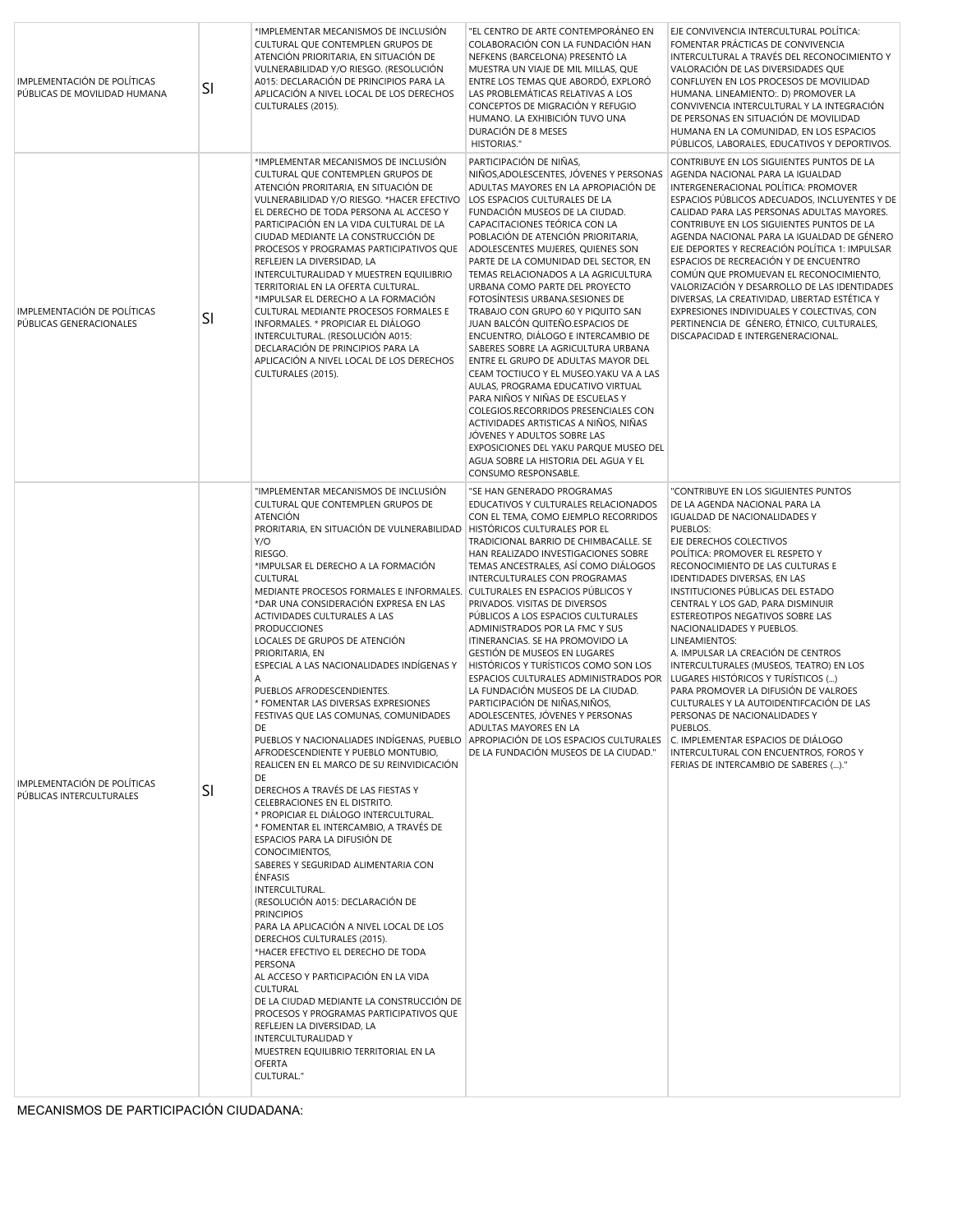| MECANISMOS DE PARTICIPACIÓN<br><b>CIUDADANA</b> | PONGA SI o NO | CUÁNTAS VECES CONVOCÓ<br>AL GAD | QUÉ ACTORES<br><b>PARTICIPARON</b> | <b>DESCRIBA LOS LOGROS</b><br>ALCANZADOS EN EL AÑO | LINK AL MEDIO DE VERIFICACIÓN<br>PUBLICADO EN LA PAG. WEB DE LA<br><b>INSTITUCIÓN</b> |
|-------------------------------------------------|---------------|---------------------------------|------------------------------------|----------------------------------------------------|---------------------------------------------------------------------------------------|
| INSTANCIA DE PARTICIPACIÓN                      | <b>NO</b>     |                                 |                                    |                                                    | <b>NO APLICA</b>                                                                      |
| AUDIENCIA PÚBLICA                               | <b>NO</b>     | $\Omega$                        |                                    |                                                    | <b>NO APLICA</b>                                                                      |
| CABILDO POPULAR                                 | <b>NO</b>     | $\Omega$                        |                                    |                                                    | <b>NO APLICA</b>                                                                      |
| CONSEJO DE PLANIFICACIÓN LOCAL                  | <b>NO</b>     | $\Omega$                        |                                    |                                                    | <b>NO APLICA</b>                                                                      |
| SILLA VACÍA                                     | <b>NO</b>     | $\Omega$                        |                                    |                                                    | <b>NO APLICA</b>                                                                      |
| CONSEJOS CONSULTIVOS                            | <b>NO</b>     | $\Omega$                        |                                    |                                                    | <b>NO APLICA</b>                                                                      |
| <b>OTROS</b>                                    | <b>NO</b>     | $\Omega$                        |                                    |                                                    | <b>NO APLICA</b>                                                                      |

# ASAMBLEA CIUDADANA:

| MECANISMOS - ESPACIOS DE PARTICIPACIÓN | <b>EXISTE UNA</b><br>ASAMBLEA<br><b>CIUDADANA</b><br>EN SU<br><b>TERRITORIO</b> | <b>LOS DATOS DEL</b> | <b>REPRESENTANTE</b> | SÓLO SI CONTESTÓ SI INGRESE PLANIFICÓ LA GESTIÓN DEL<br><b>TERRITORIO CON LA</b><br>PARTICIPACIÓN DE LA<br>ASAMBLEA CIUDADANA | ¿EN QUE FASES DE LA<br>PLANIFICACIÓN<br><b>PARTICIPARON LAS</b><br><b>ASAMBLEAS CIUDADANAS Y</b><br>CÓMO? | QUÉ ACTORES<br><b>PARTICIPARON</b> | <b>DESCRIBA LOGROS ALCANZADOS</b><br>EN EL AÑO |
|----------------------------------------|---------------------------------------------------------------------------------|----------------------|----------------------|-------------------------------------------------------------------------------------------------------------------------------|-----------------------------------------------------------------------------------------------------------|------------------------------------|------------------------------------------------|
| NO APLICA                              | <b>NO</b>                                                                       | <b>NOMBRE</b>        | NO APLICA            | NO APLICA                                                                                                                     | <b>NO APLICA</b>                                                                                          | <b>NO APLICA</b>                   | NO APLICA                                      |
|                                        |                                                                                 | E-MAIL               | NO APLICA            |                                                                                                                               |                                                                                                           |                                    |                                                |
|                                        |                                                                                 | <b>TELÉFONO</b>      | NO APLICA            |                                                                                                                               |                                                                                                           |                                    |                                                |

# MECANISMOS DE CONTROL SOCIAL:

| MECANISMOS DE CONTROL SOCIAL GENERADOS POR LA COMUNIDAD | PONGA SI o NO | NÚMERO DE MECANISMOS | LINK AL MEDIO DE VERIFICACIÓN PUBLICADO EN LA PAG. WEB DE LA<br><b>INSTITUCIÓN</b> |
|---------------------------------------------------------|---------------|----------------------|------------------------------------------------------------------------------------|
| VEEDURÍAS CIUDADANAS                                    | <b>NO</b>     |                      | <b>NO APLICA</b>                                                                   |
| OBSERVATORIOS CIUDADANOS                                | <b>NO</b>     |                      | NO APLICA                                                                          |
| <b>DEFENSORÍAS COMUNITARIAS</b>                         | <b>NO</b>     |                      | NO APLICA                                                                          |
| COMITÉS DE USUARIOS DE SERVICIOS                        | <b>NO</b>     |                      | NO APLICA                                                                          |
| <b>OTROS</b>                                            | <b>NO</b>     |                      | NO APLICA                                                                          |

# PROCESO DE RENDICIÓN DE CUENTAS:

## FASE 1: Planificación y facilitación del proceso desde la asamblea ciudadana

| PROCESO DE RENDICIÓN DE<br><b>CUENTAS</b>                                                                                                                                                                                                                      | PONGA SI O<br><b>NO</b> | DESCRIBA LA EJECUCIÓN DE ESTE MOMENTO                                                                                                                                                                                                                                  | LINK AL MEDIO DE VERIFICACIÓN                                                                                    | <b>OBSERVACIONES</b>                                                                                                                                                                            |
|----------------------------------------------------------------------------------------------------------------------------------------------------------------------------------------------------------------------------------------------------------------|-------------------------|------------------------------------------------------------------------------------------------------------------------------------------------------------------------------------------------------------------------------------------------------------------------|------------------------------------------------------------------------------------------------------------------|-------------------------------------------------------------------------------------------------------------------------------------------------------------------------------------------------|
| 2. LA INSTANCIA DE<br>PARTICIPACIÓN DEL TERRITORIO<br>Y LA ENTIDAD CREARON EL<br>EQUIPO TÉCNICO MIXTO Y<br>PARITARIO (CIUDADANOS Y<br>AUTORIDADES/TÉCNICOS) QUE SE<br>ENCARGARÁ DE ORGANIZAR Y<br><b>FACILITAR EL PROCESO</b>                                  | SI                      | Mediante memorando la Máxima autoridad de la<br>Fundación Museos de la Ciudad, delego a la comisión<br>para el proceso de rendición de cuentas.                                                                                                                        | https://fundacionmuseosquito.gob.ec/lotaip/2020/RC/FMC-2021-<br>0099-M%20mesas%20t%C3%A9cnicas.pdf               | Se considero como instancia de participación de territorio a los<br>miembros de las redes, colectivos y comunidades vinculadas a los<br>espacios culturales de la Fundación Museos de la Ciudad |
| 1. LA CIUDADANÍA / ASAMBLEA<br>LOCAL CIUDADANA PRESENTÓ LA<br>LISTA DE TEMAS SOBRE LOS QUE<br><b>DESEA SER INFORMADA</b>                                                                                                                                       | SI                      | CIUDADANOS DEL CONSEJO DE PLANIFICACIÓN Y/O<br>CIUDADANOS DE LA INSTANCIA DE PARTICIPACIÓN<br>O LOS CIUDADANOS DESDE LA CONVOCATORIA<br><b>DIRECTA DEL GAD</b>                                                                                                         | https://fundacionmuseosquito.gob.ec/wp-<br>content/uploads/2021/07/ConsultasciudadanasFMC.pdf                    | Se recibieron en las plataformas digitales de la fundación consultas<br>sobre temas operativos, de apertura de los espacios y alquiler de los<br>mismos.                                        |
| 3. EL EQUIPO TÉCNICO MIXTO Y<br>PARITARIO (CIUDADANOS Y<br>AUTORIDADES/TÉCNICOS)<br>CONFORMARON 2<br>SUBCOMISIONES PARA LA<br>IMPLEMENTACIÓN DEL PROCESO:<br>UNA LIDERADA POR LA ENTIDAD Y<br>UNA LIDERADA POR LA<br>CIUDADANÍA / ASAMBLEA<br><b>CIUDADANA</b> | SI                      | Mediante reunión virtual con la participación de la<br>comisión técnica de la Fundación Museos de la Ciudad v<br>ciudadanos, se conformaron dos mesas técnicas con el<br>fin de llevar a cabo los siguientes pasos relacionados al<br>proceso de rendición de cuentas. | https://fundacionmuseosquito.gob.ec/lotaip/2021/RC/ACTA<br>%20CONFORMACIO%CC%81N%20MESA%20TE%CC<br>%81CNICAS.pdf | Ninguna                                                                                                                                                                                         |

## FASE 2: Evaluación de la gestión y redacción del informe de la institución

| PROCESO DE RENDICIÓN DE<br><b>CUENTAS</b>                                                                                                                                                                                                                          | PONGA SI O<br><b>NO</b> | DESCRIBA LA EJECUCIÓN DE ESTE MOMENTO                                                                                                                  | LINK AL MEDIO DE VERIFICACIÓN                                                                   | <b>OBSERVACIONES</b> |
|--------------------------------------------------------------------------------------------------------------------------------------------------------------------------------------------------------------------------------------------------------------------|-------------------------|--------------------------------------------------------------------------------------------------------------------------------------------------------|-------------------------------------------------------------------------------------------------|----------------------|
| LA COMISIÓN LIDERADA POR LA<br>ENTIDAD REALIZÓ LA<br>EVALUACIÓN DE LA GESTIÓN<br><b>INSTITUCIONAL</b>                                                                                                                                                              | SI                      | En base del formulario de rendición de cuentas de la<br>gestión institucional se compartió con la ciudadanía el<br>borrador del el informe narrativo   | https://fundacionmuseosquito.gob.ec/lotaip/2021/RC/1ACTA<br>%20REUNIO%CC%81N%20MESA%201.pdf     | Ninguna              |
| 2. LA COMISIÓN LIDERADA POR LA<br>ENTIDAD REDACTÓ EL INFORME<br>PARA LA CIUDADANÍA. EN EL CUAL<br>RESPONDIÓ LAS DEMANDAS DE<br>LA CIUDADANÍA Y MOSTRÓ<br>AVANCES PARA DISMINUIR<br>BRECHAS DE DESIGUALDAD Y<br>OTRAS DIRIGIDAS A GRUPOS DE<br>ATENCIÓN PRIORITARIA | SI                      | Se elaboró el informe narrativo recogiendo las<br>sugerencias de la ciudadanía dando respuesta a las<br>consultas recibidas a través de redes sociales | https://fundacionmuseosquito.gob.ec/lotaip/2021/RC/INFORME<br>NARRATIVO FMC 2020-comprimido.pdf | Ninguna              |
| 4. TANTO EL FORMULARIO DE<br>RENDICIÓN DE CUENTAS PARA EL<br>CPCCS, COMO EL INFORME DE<br>RENDICIÓN DE CUENTAS PARA LA<br>CIUDADANÍA FUERON<br>APROBADOS POR LA MÁXIMA<br>AUTORIDAD DE LA ENTIDAD                                                                  | <b>SI</b>               | El formulario de rendición de cuentas y el informe<br>narrativo fueron aprobados por la Máxima Autoridad de<br>la Fundación Museos de la Ciudad        | https://fundacionmuseosquito.gob.ec/lotaip/2021/RC/INFORME<br>NARRATIVO FMC 2020-comprimido.pdf | Ninguna              |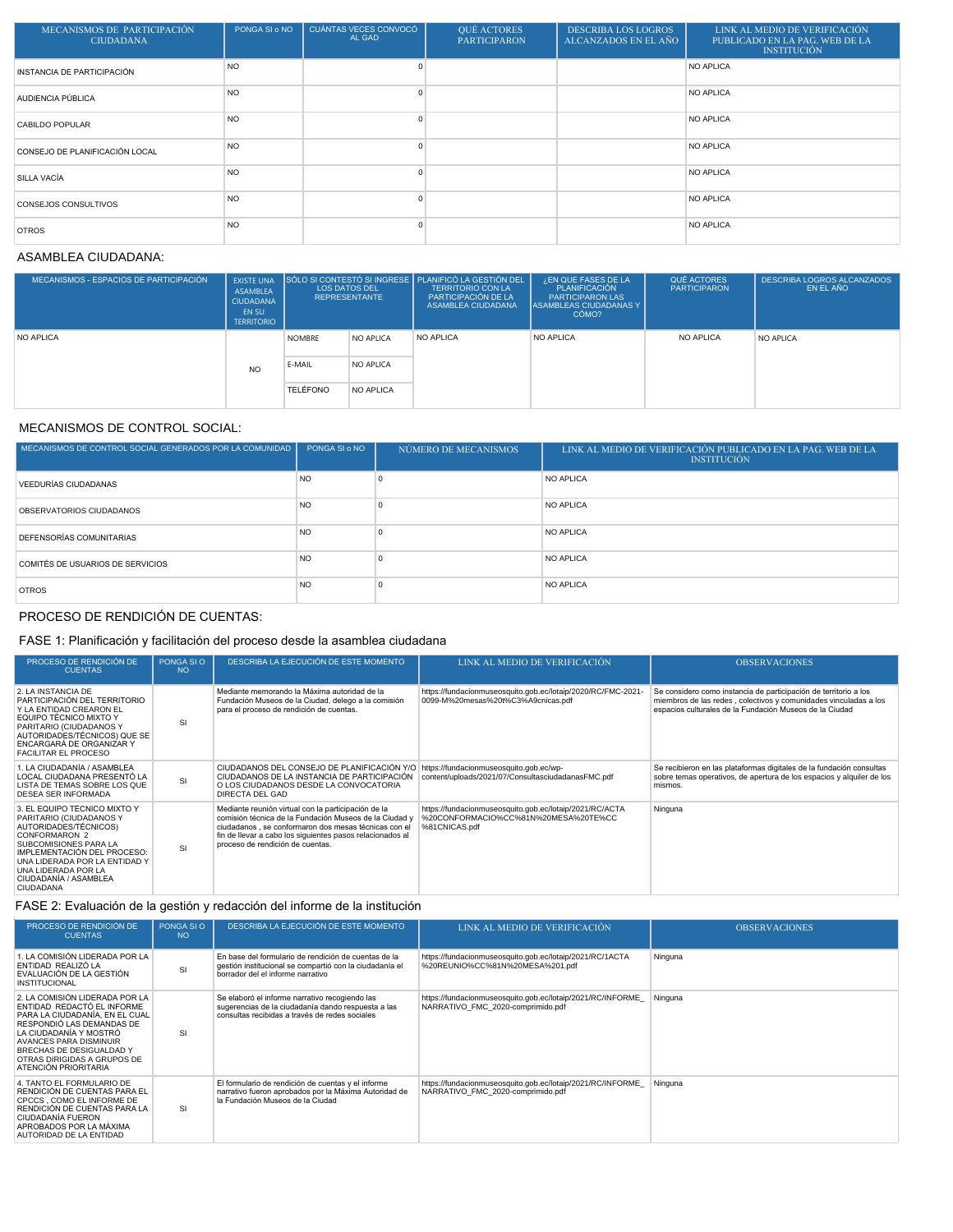| 5. LA ENTIDAD ENVIÓ EL INFORME<br>DE RENDICIÓN DE CUENTAS<br>INSTITUCIONAL A LA INSTANCIA<br>DE PARTICIPACIÓN Y A LA<br>ASAMBLEA CIUDADANA | SI | MÁS DÍAS | https://fundacionmuseosquito.gob.ec/lotaip/2021/RC/Capturas p<br>antalla envio correos masivos ciudadania.pdf                                                               | De acuerdo con la naturaleza y objetivos institucionales de la<br>Fundación Museos de la Ciudad y su participación directa con<br>Colectivos, redes culturales y comunitarias se compartió mediante<br>plataformas digitales el informe a la ciudadanía.(correo y página web<br>de la Fundación Museos de la Ciudad) |
|--------------------------------------------------------------------------------------------------------------------------------------------|----|----------|-----------------------------------------------------------------------------------------------------------------------------------------------------------------------------|----------------------------------------------------------------------------------------------------------------------------------------------------------------------------------------------------------------------------------------------------------------------------------------------------------------------|
| 3. LA COMISIÓN LIDERADA POR LA<br>ENTIDAD LLENÓ EL FORMULARIO<br>DE INFORME DE RENDICIÓN DE<br>CUENTAS ESTABLECIDO POR EL<br>CPCCS         | SI | cuentas  | La comisión técnica 1, lleno el formulario de rendición de https://fundacionmuseosquito.gob.ec/lotaip/2021/RC/FORMULA<br>RIO%20RENDICIO%CC%81N%20DE%20CUENTAS<br>%20FMC.pdf | Ninguna                                                                                                                                                                                                                                                                                                              |

# FASE 3: Evaluación ciudadana del informe institucional.

| PROCESO DE RENDICIÓN DE<br><b>CUENTAS</b>                                                                                                                                                                                                                                                                                                                                                                     | PONGA SI O<br><b>NO</b> | DESCRIBA LA EJECUCIÓN DE ESTE MOMENTO                                                                                                                                   | LINK AL MEDIO DE VERIFICACIÓN                                                                                                                                                                                                 | <b>OBSERVACIONES</b> |
|---------------------------------------------------------------------------------------------------------------------------------------------------------------------------------------------------------------------------------------------------------------------------------------------------------------------------------------------------------------------------------------------------------------|-------------------------|-------------------------------------------------------------------------------------------------------------------------------------------------------------------------|-------------------------------------------------------------------------------------------------------------------------------------------------------------------------------------------------------------------------------|----------------------|
| 8. LA COMISIÓN LIDERADA POR LA<br>CIUDADANÍA - RECOGIÓ LAS<br>SUGERENCIAS CIUDADANAS DE<br>CADA MESA QUE SE<br>PRESENTARON EN PLENARIA                                                                                                                                                                                                                                                                        | SI                      | Se realizó un taller virtual con los miembros de la<br>comunidad donde se plantearon sugerencias para<br>mejorar la gestión cultural entre la comunidad y los<br>museos | https://fundacionmuseosquito.gob.ec/lotaip/2021/RC/Reunio<br>%CC%81n%20Rendicio%CC%81n%20de%20Cuentas%20taller<br>%20comunidad-signed-signed-signed-signed.pdf                                                                | Ninguna              |
| 9. LOS REPRESENTANTES<br>CIUDADANOS / ASAMBLEA<br>CIUDADANA FIRMARON EL ACTA<br>EN LA QUE SE RECOGIÓ LAS<br>SUGERENCIAS CIUDADANAS QUE<br>SE PRESENTARON EN LA<br><b>PLENARIA</b>                                                                                                                                                                                                                             | SI                      | Se realizó un taller virtual con los miembros de la<br>comunidad donde se plantearon sugerencias para<br>mejorar la gestión cultural entre la comunidad y los<br>museos | https://fundacionmuseosquito.gob.ec/lotaip/2021/RC/Reunio<br>%CC%81n%20Rendicio%CC%81n%20de%20Cuentas%20taller<br>%20comunidad-signed-signed-signed-signed.pdf                                                                | Ninguna              |
| 1. LA ENTIDAD DIFUNDIÓ EL<br>INFORME DE RENDICIÓN DE<br>CUENTAS A TRAVÉS DE QUÉ<br><b>MEDIOS</b>                                                                                                                                                                                                                                                                                                              | <b>SI</b>               | PAG WEB<br>kbr>REDES SOCIALES                                                                                                                                           | https://fundacionmuseosquito.gob.ec/lotaip/2021/RC/Capturas p<br>antalla difusion evento Rendicion Cuentas FMC 2020.pdf<br>https://www.facebook.com/FundacionMuseosQuito/photos/a.351<br>469794906429/4076719699048068        | Ninguna              |
| 2. LA ENTIDAD INVITÓ A LA<br>DELIBERACIÓN PÚBLICA Y<br>EVALUACIÓN CIUDADANA DEL<br>INFORME DE RENDICIÓN DE<br><b>CUENTAS A LOS ACTORES</b><br>SOCIALES DEL MAPEO DE<br>ACTORES QUE ENTREGÓ LA<br>ASAMBLEA CIUDADANA<br>DELIBERACIÓN PÚBLICA Y<br>EVALUACIÓN CIUDADANA DEL<br>INFORME DE RENDICIÓN DE<br><b>CUENTAS A LOS ACTORES</b><br>SOCIALES DEL MAPEO DE<br>ACTORES QUE ENTREGÓ LA<br>ASAMBLEA CIUDADANA | SI                      | La convocatoria se realizó a través de redes sociales y<br>página web de la Fundación Museos de la Ciudad                                                               | https://fundacionmuseosquito.gob.ec/lotaip/2021/RC/Capturas_p<br>antalla_difusion_evento_Rendicion_Cuentas_FMC_2020.pdf/<br>https://fundacionmuseosquito.gob.ec/wp-<br>content/uploads/2021/07/Listadodeactoresciudadanos.pdf | Ninguna              |
| 4. LA ASAMBLEA CIUDADANA /<br>CIUDADANÍA CONTÓ CON UN<br>TIEMPO DE EXPOSICIÓN EN LA<br>AGENDA DE LA DELIBERACIÓN<br>PÚBLICA Y EVALUACIÓN<br>CIUDADANA DEL INFORME DE<br>RENDICIÓN DE CUENTAS DE LA<br><b>ENTIDAD</b>                                                                                                                                                                                          | <b>SI</b>               | 31 min - 1 hora                                                                                                                                                         | https://www.facebook.com/346096845443724/videos/100435383 Ninguna<br>7178922                                                                                                                                                  |                      |
| 5. UNA VEZ QUE LA ASAMBLEA<br>CIUDADANA / CIUDADANÍA<br>PRESENTÓ SUS OPINIONES, LA<br>MÁXIMA AUTORIDAD DE LA<br>ENTIDAD EXPUSO SU INFORME DE<br>RENDICIÓN DE CUENTAS                                                                                                                                                                                                                                          | SI                      | La Máxima autoridad de la Fundación presentó el<br>informe de rendición de cuentas a la ciudadanía en<br>general                                                        | https://www.facebook.com/346096845443724/videos/100435383 Ninguna<br>7178922                                                                                                                                                  |                      |
| 6. EN LA DELIBERACIÓN PÚBLICA<br>DE RENDICIÓN DE CUENTAS, LA<br>MÁXIMA AUTORIDAD DE LA<br>ENTIDAD RESPONDIÓ LAS<br>DEMANDAS CIUDADANAS                                                                                                                                                                                                                                                                        | <b>SI</b>               | La Máxima autoridad respondió a las consultas<br>ciudadanas                                                                                                             | https://www.facebook.com/346096845443724/videos/100435383<br>7178922                                                                                                                                                          | Ninguna              |
| 7. EN LA DELIBERACIÓN PÚBLICA<br>DE RENDICIÓN DE CUENTAS SE<br>REALIZARON MESAS DE TRABAJO<br>O COMISIONES PARA QUE LOS<br>CIUDADANOS Y CIUDADANAS<br>DEBATAN Y ELABOREN LAS<br>RECOMENDACIONES PARA<br>MEJORAR LA GESTIÓN DE LA<br><b>ENTIDAD</b>                                                                                                                                                            | SI                      | Se realizó un taller virtual con los miembros de la<br>comunidad donde se plantearon sugerencias para<br>mejorar la gestión cultural entre la comunidad y los<br>museos | https://fundacionmuseosquito.gob.ec/lotaip/2021/RC/Reunio<br>%CC%81n%20Rendicio%CC%81n%20de%20Cuentas%20taller<br>%20comunidad-signed-signed-signed-signed.pdf                                                                | Ninguna              |
| 3. LA DELIBERACIÓN PÚBLICA Y<br>EVALUACIÓN CIUDADANA DEL<br><b>INFORME INSTITUCIONAL SE</b><br>REALIZÓ DE FORMA PRESENCIAL<br>REALIZÓ DE FORMA PRESENCIAL<br>Y, ADICIONALMENTE, SE<br>RETRANSMITIÓ EN VIVO, A<br>TRAVÉS DE PLATAFORMAS<br><b>INTERACTIVAS</b>                                                                                                                                                 | <b>SI</b>               | La deliberación pública se realizó de manera virtual<br>(streaming) considerando las disposiciones del COE<br>nacional en el marco de la emergencia sanitaria.          | https://www.facebook.com/346096845443724/videos/100435383 Ninguna<br>7178922/ https://fundacionmuseosquito.gob. ec/wp-<br>content/uploads/2021/07/Listadodeact oresciudadanos.pdf                                             |                      |

## FASE 4: Incorporación de la opinión ciudadana, retroalimentación y seguimiento.

| PROCESO DE RENDICIÓN DE<br><b>CUENTAS</b>                                                                                                                               | PONGA SI O<br><b>NO</b> | DESCRIBA LA EJECUCIÓN DE ESTE MOMENTO                                                                                                                                                       | LINK AL MEDIO DE VERIFICACIÓN                                                                                                                                  | <b>OBSERVACIONES</b> |
|-------------------------------------------------------------------------------------------------------------------------------------------------------------------------|-------------------------|---------------------------------------------------------------------------------------------------------------------------------------------------------------------------------------------|----------------------------------------------------------------------------------------------------------------------------------------------------------------|----------------------|
| 2. LA ENTIDAD ENTREGÓ EL PLAN<br>DE TRABAJO A LA ASAMBLEA<br>CIUDADANA. AL CONSEJO DE<br>PLANIFICACIÓN Y A LA INSTANCIA<br>DE PARTICIPACIÓN PARA SU<br><b>MONITOREO</b> | SI                      | LA ASAMBLEA CIUDADANA                                                                                                                                                                       | https://fundacionmuseosquito.gob.ec/lotaip/2021/RC/Reunio<br>%CC%81n%20Rendicio%CC%81n%20de%20Cuentas%20taller<br>%20comunidad-signed-signed-signed-signed.pdf | Ninguna              |
| 1. LA ENTIDAD ELABORÓ UN PLAN<br>DE TRABAJO PARA INCORPORAR<br>LAS SUGERENCIAS CIUDADANAS<br>EN SU GESTIÓN                                                              | <b>SI</b>               | La Fundación Museos de la Ciudad incorporó a su plan<br>de trabajo las sugerencias que la ciudadanía presentó<br>durante la mesa de trabajó realizada con la participación<br>de comunidad. | https://fundacionmuseosquito.gob.ec/lotaip/2021/RC/Reunio<br>%CC%81n%20Rendicio%CC%81n%20de%20Cuentas%20taller<br>%20comunidad-signed-signed-signed-signed.pdf | Ninguna              |

### DATOS DE LA DELIBERACIÓN PÚBLICA Y EVALUACIÓN CIUDADANA DE RENDICIÓN DE CUENTAS

| Fecha en que se realizó la<br>deliberación pública y evaluación<br>ciudadana de rendición de<br>cuentas: | N° DE USUARIOS | <b>GÉNERO</b>    |                 |              | NACIONALIDADES O PUEBLOS |                |              |                 |                        |
|----------------------------------------------------------------------------------------------------------|----------------|------------------|-----------------|--------------|--------------------------|----------------|--------------|-----------------|------------------------|
|                                                                                                          |                | <b>MASCULINO</b> | <b>FEMENINO</b> | <b>GLBTI</b> | <b>MONTUBIO</b>          | <b>MESTIZO</b> | <b>CHOLO</b> | <b>INDIGENA</b> | <b>AFROECUATORIANO</b> |
| 22/06/2021                                                                                               | 26             |                  | $\Omega$        |              |                          |                |              |                 | 0.                     |

DESCRIBA LAS SUGERENCIAS CIUDADANAS PLANTEADAS A LA GESTIÓN DEL GAD EN LA DELIBERACIÓN PÚBLICA Y EVALUACIÓN CIUDADANA